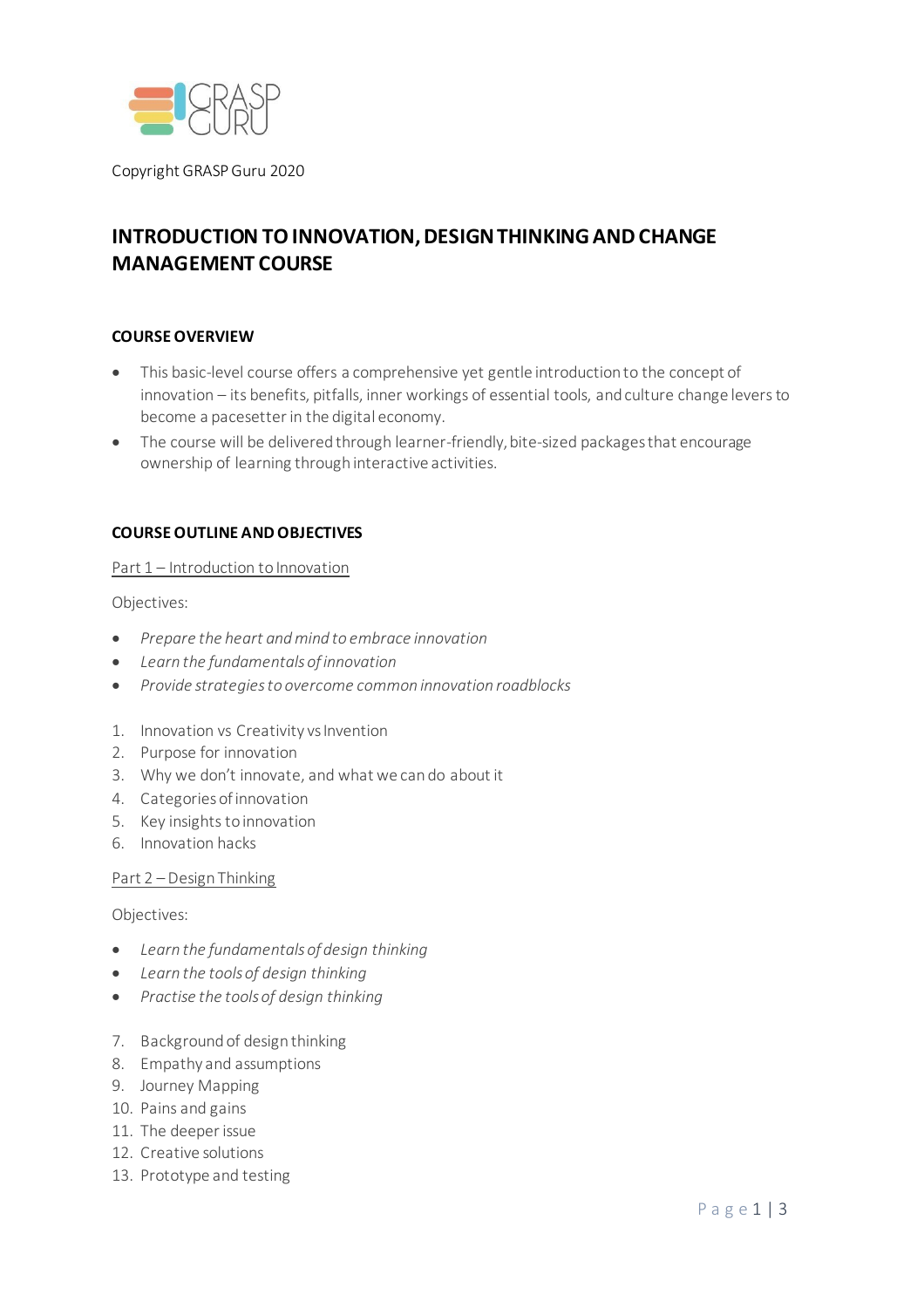

# Copyright GRASPGuru 2020

# Part 3 – Change Management

Objectives:

- *Understand the role of change management*
- *Learn change management frameworks*
- *Knowwhere and how to apply change management frameworks*
- 14. Envisioning and setting the current state
- 15. The GROW model (Part i)
- 16. Organisation diagnostic tools
- 17. The GROW model (Part ii)
- 18. Sustaining change
- 19. 5Psto a successful innovation culture

## **RECOMMENDED PARTICIPANTS**

Servicemen at any level who wish to learn more about innovation and how to implement it in practicalways within the organisation.

## **DURATION/MIN. PAX**

2 days/ 30 pax

# **COURSE FEE**

\$820/ pax

## **ABOUTOUR COMPANY'GRASPGURU'**

We are specialists in innovation application. We empower clients to discover opportunities for improvement and to solve problems creatively.

No two client proposals are identical – we actively apply smart learning design to customise and curate our training and consultancy content and services, tailoring them to suit clients' unique needs and preferences.

We integrate complementary business and organisational excellence tools such as Change Management, Behavioural Insights and Lean Processing into Design Thinking to offer a more complete solutioning toolkit toour clients. This newframework is called the GRASP™ [methodology.](https://www.grasp.guru/about-grasp-design-thinking)